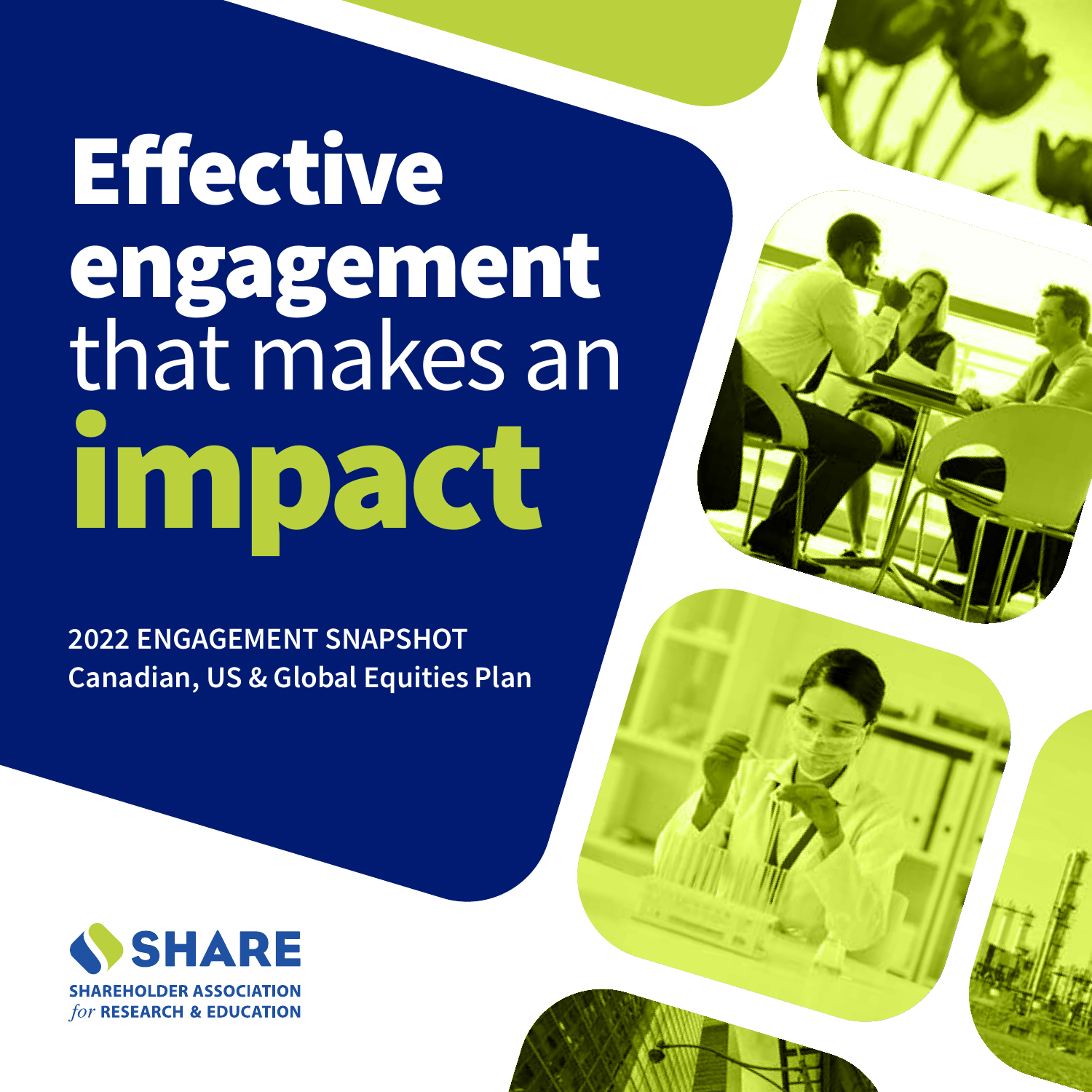SHARE's stewardship service helps institutional investors become active owners by facilitating constructive shareholder dialogues with companies on key environmental, social and corporate governance (ESG) issues.

Our approach is unique and effective. SHARE amplifies the voices of investors through cooperation. Our program participants range from small foundations and religious investors to Indigenous trusts, universities and large public pension plans.

> Ask us how shareholder engagement can be done effectively and efficiently for your fund.

Our collective program benefits each participant's portfolio and tackles systemic risks to build a sustainable, inclusive and productive economy that benefits us all.

Our shared belief in the value of active ownership is what inspires us to engage productively, efficiently and creatively.



Building an effective engagement strategy requires dedicated capacity and a unique set of skills in the areas of financial analysis, corporate reporting, sustainability and issue-area expertise in order to evaluate company approaches to climate change, human rights and corporate governance.

### That's why SHARE is here to help.

When you work with SHARE, you become part of a team with a 20-year history of achievements, where institutions learn from and support each other in achieving even bigger outcomes than they could on their own.

Our professional and passionate staff team brings capacity, years of experience and issue expertise to support our program.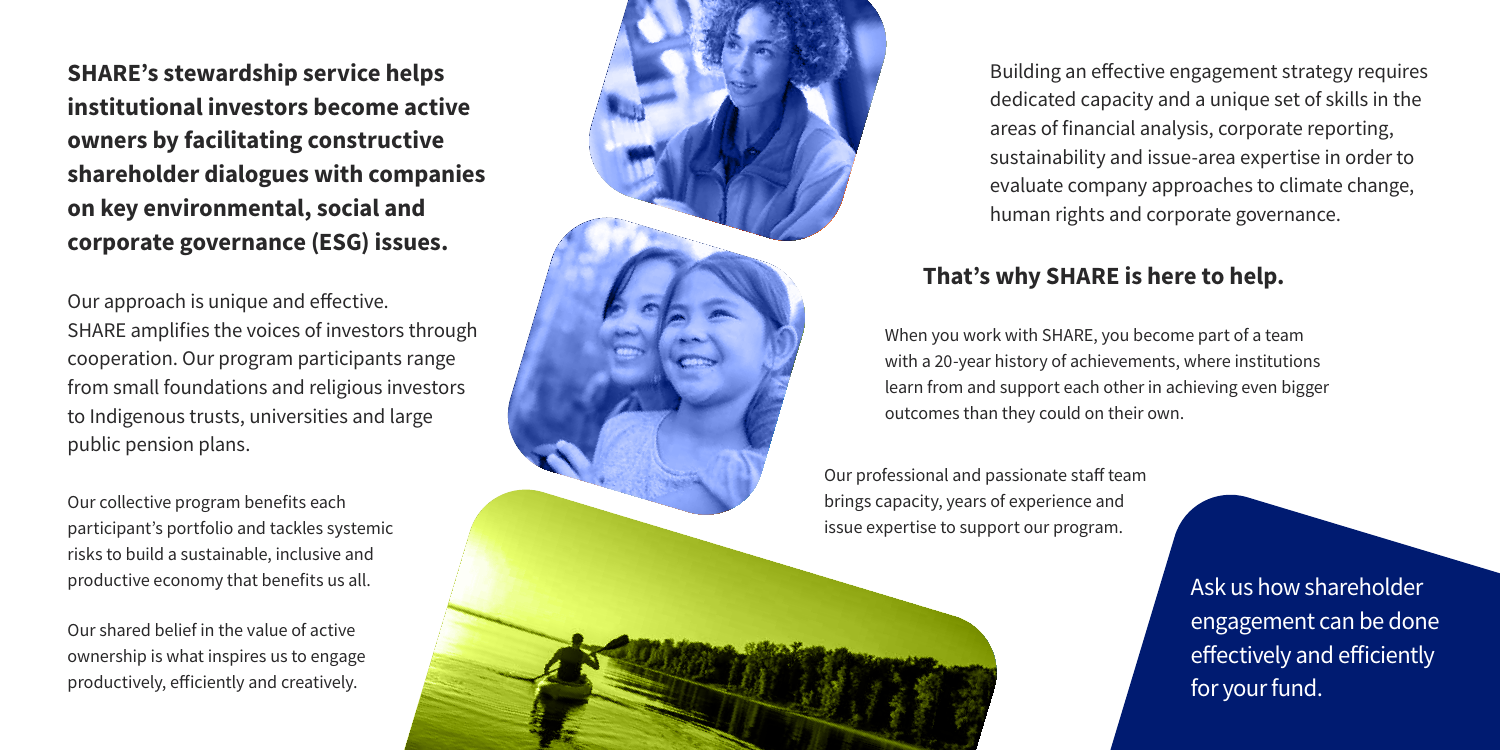When we set standards at one company, we don't stop there. If we recognize a best practice that can elevate results across an industry or market, we engage with other companies to spread it.

And, where we've begun to embed a practice more broadly, we look for opportunities to solidify that practice in legislation or regulation. Some of our 2022 policy initiatives include:

- - -

### Getting involved and the contract of the contract of the contract of the contract of the contract of the contract of the contract of the contract of the contract of the contract of the contract of the contract of the contr

Working with SHARE means you do not have to develop expertise in-house, or burden existing staff with added responsibilities.

### We do the heavy lifting.

We help you to deliver results that matter to your stakeholders: progress on climate change, reconciliation, racial justice, human rights, and sustainable development.

Adopting mandatory human rights due diligence legislation in Canada

> Promoting new market-wide ESG and diversity disclosure requirements in Canadian capital markets

> > Reforming the shareholder proposal process in US capital markets and restrictive Canadian jurisdictions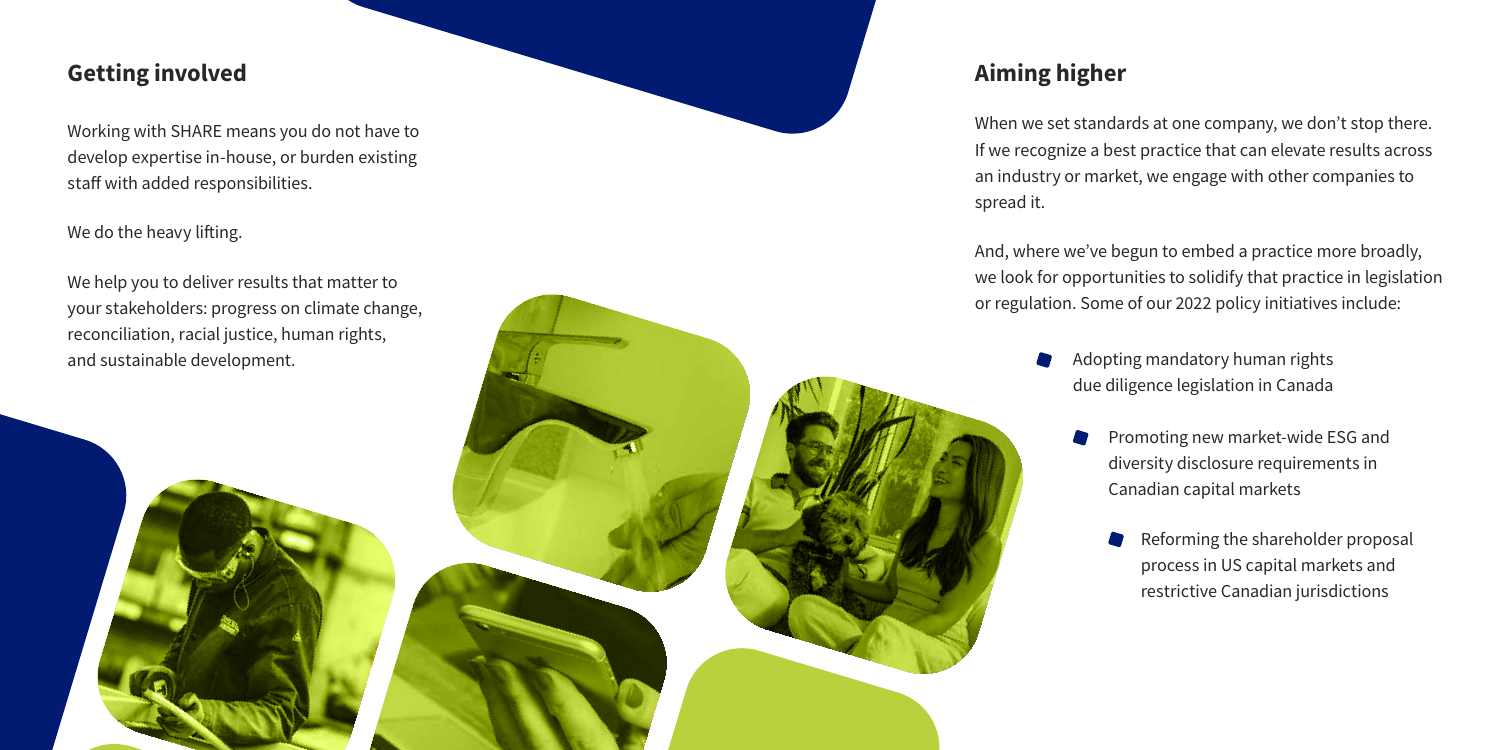SHARE's engagements focus on mitigation, asking both energy suppliers and high-energy users to set and meet ambitious greenhouse gas reduction targets – and on transition, to align financial and regulatory systems with an accelerated transition, while accounting for the impacts on workers and communities.

## Our Engagement Priorities for 2022

- Reducing Greenhouse Gas Emissions
- Sustainable Finance
- Political Spending & Oversight
- A Just Transition
- **Water Security**
- **Biodiversity**



### Climate Transition for a Sustainable Economy

SHARE's engagement works to build accountability for a healthy and productive workforce and a safe, diverse, equitable and rewarding workplace. SHARE is promoting effective human rights due diligence systems with companies that have global operations or supply chains, and engaging with tech giants on freedom of expression and privacy rights for the users of their platforms and services.



## Decent Work and Human Rights

- Decent Work in Branded & Domestic Operations
- Decent Work in Supply Chains
- Racial Justice in
- Products & Services
- Health Access & Equity
- Responsible Housing

SHARE asks companies to obtain the free, prior and informed consent of Indigenous peoples when planning operations that may affect their rights, and to measure and enhance economic opportunities aimed at Indigenous people, communities and Indigenous-owned businesses.

### Investing in Reconciliation

- Investing in the Indigenous Economy
- Respecting Indigenous Rights



SHARE mobilizes the trillions of dollars in assets held by Canadian institutional investors to promote a more sustainable, inclusive, and productive economy and address the most pressing issues of our time.

We elevate investor power in our stewardship, research, campaigns, and policy advocacy, and by developing investor leadership to support these objectives.